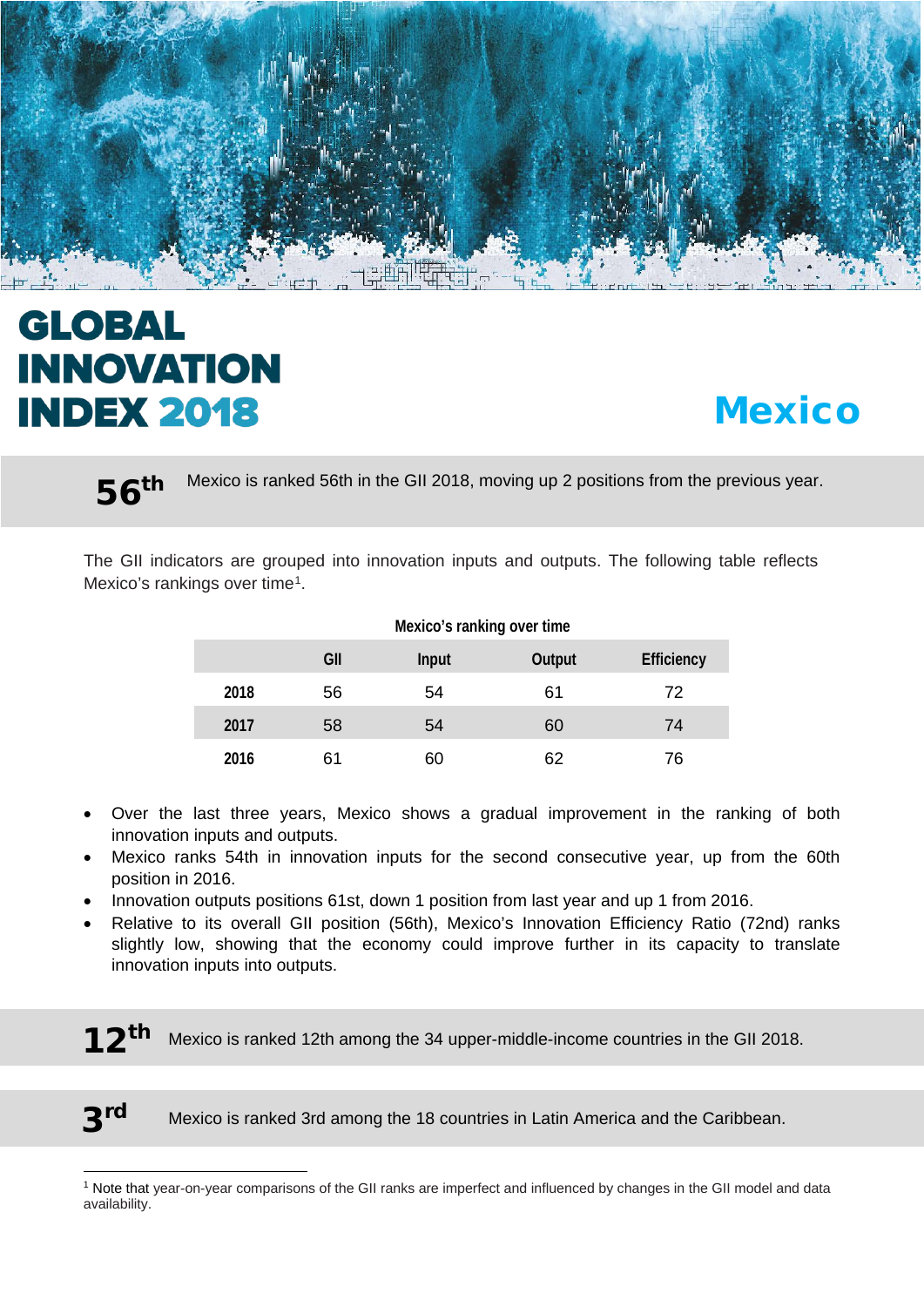### **Benchmarking Mexico to other upper-middle-income countries and the Latin America and the Caribbean region**





• Mexico • Income group average • · · Regional average • - - Top 10

#### **Upper-middle-income countries**

Mexico has high scores in 6 out of the 7 GII areas – **Institutions, Human Capital & Research, Infrastructure, Market Sophistication, Knowledge & Technology Outputs,** and **Creative Outputs**, in which it scores above the average of the upper-middle-income group.

Top scores in the areas *Business environment, Education, Information & Communication Technologies (ICTs), Trade, competition & market scale, Knowledge impact,* and *Intangible assets* are behind these high rankings.

#### **Latin America and the Caribbean region**

Compared to other countries in the Latin America and the Caribbean region, Mexico performs above-average in all the 7 GII areas.

## **Mexico's innovation profile**

#### **Strengths**

- Most of Mexico's GII strengths are accrued among innovation inputs.
- In **Market Sophistication** (58th), it has strong performance in the area *Trade, competition & market scale* (20th) and indicators *Ease of getting credit* (6th) and *Domestic market scale* (11th).
- Mexico also performs strongly in two indicators within **Business Sophistication** (69th): *Firms offering formal training* (19th) and *High-tech imports*, where it ranks 6th globally.
- In **Infrastructure** (56th), indicators *Government's online service* (19th) and *E-participation* (14th) are marked as GII strengths.
- Finally, on the input side, Mexico also demonstrates strong performance in the indicator *Graduates in science & engineering* (19th) in **Human Capital & Research** (54th).
- On the **innovation output** side, two of its three GII strengths are found in **Knowledge & Technology Outputs** (60th) in indicators *High- & medium-high-tech manufactures* (10th) and *High-tech exports,* ranking 7th globally*.*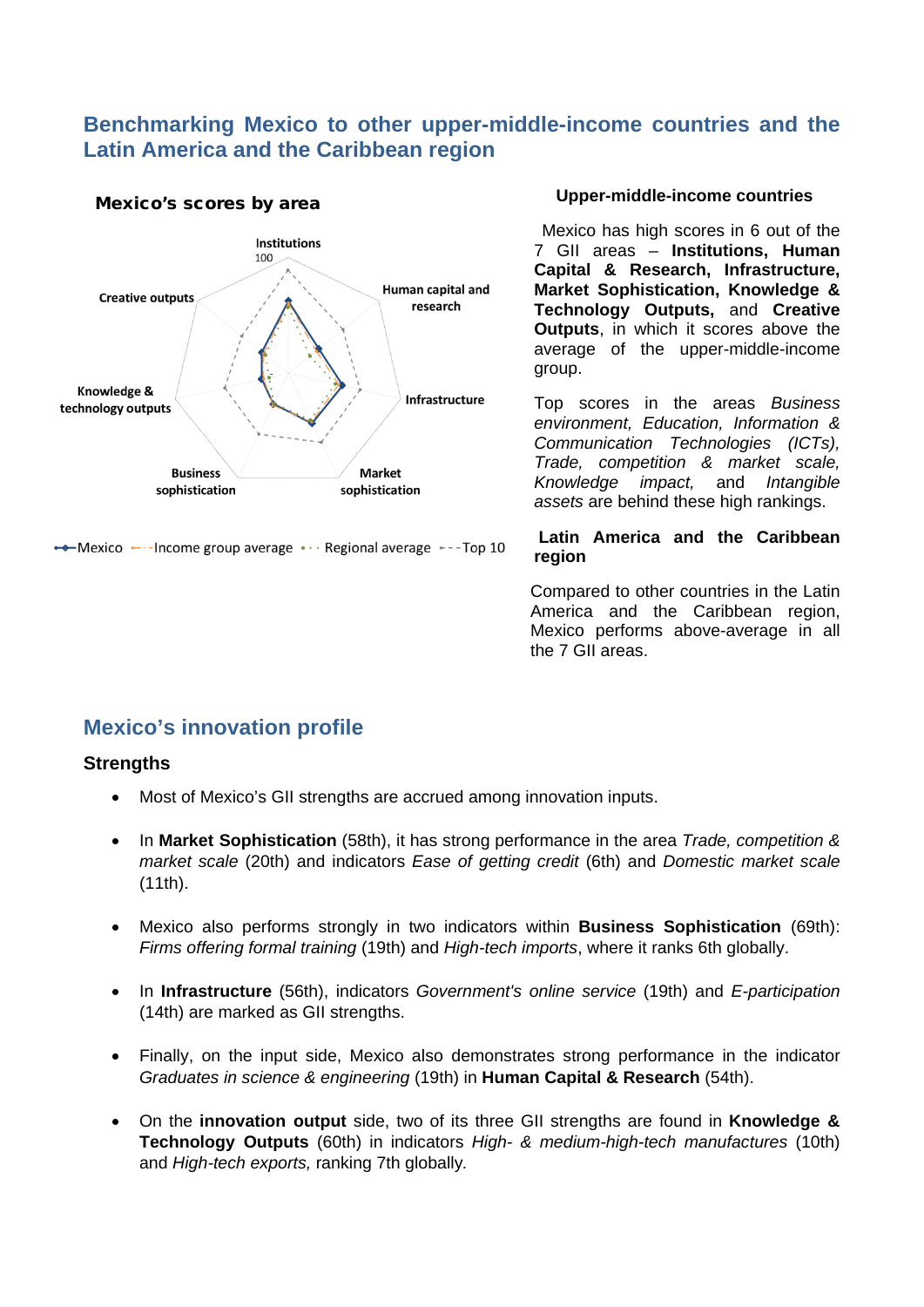• The other strength is found in **Creative Outputs** (62nd) in indicator *Creative goods exports*, in which it positions 2nd globally.

#### **Weaknesses**

- Mexico's relative weaknesses are concentrated within the **Business Sophistication** (69th) area, and in particular in four indicators: *R&D financed by abroad* (95th), *Joint venture– strategic alliance deals* (96th), *Intellectual property payments* (91st), and *ICT services imports* (124th).
- The other weaknesses are scattered across the other areas of the GII, except for the areas **Institutions** (63rd) and **Infrastructure** (56th) that do not present any relative weakness.
- In **Market Sophistication** (58th), the area *Investment* (102nd) and indicator *Venture capital deals* (75th) are signaled as relative weaknesses.
- In **Human Capital & Research** (54th), the country performs relatively weakly in only one indicator – *Tertiary inbound mobility* (98th).
- On the **innovation output** side, Mexico exhibits GII weaknesses in a total of four indicators: *New business density* (83rd) and *ICT services exports* (125th) in **Knowledge & Technology Outputs** (60th) and *Cultural & creative services exports* (70th) and *Printing & other media* (86th) in **Creative Outputs** (62nd).

The following figure presents a summary of Mexico's ranks in the 7 GII areas, as well as the overall rank in the GII 2018.



#### Mexico's rank in the GII 2018 and the 7 GII areas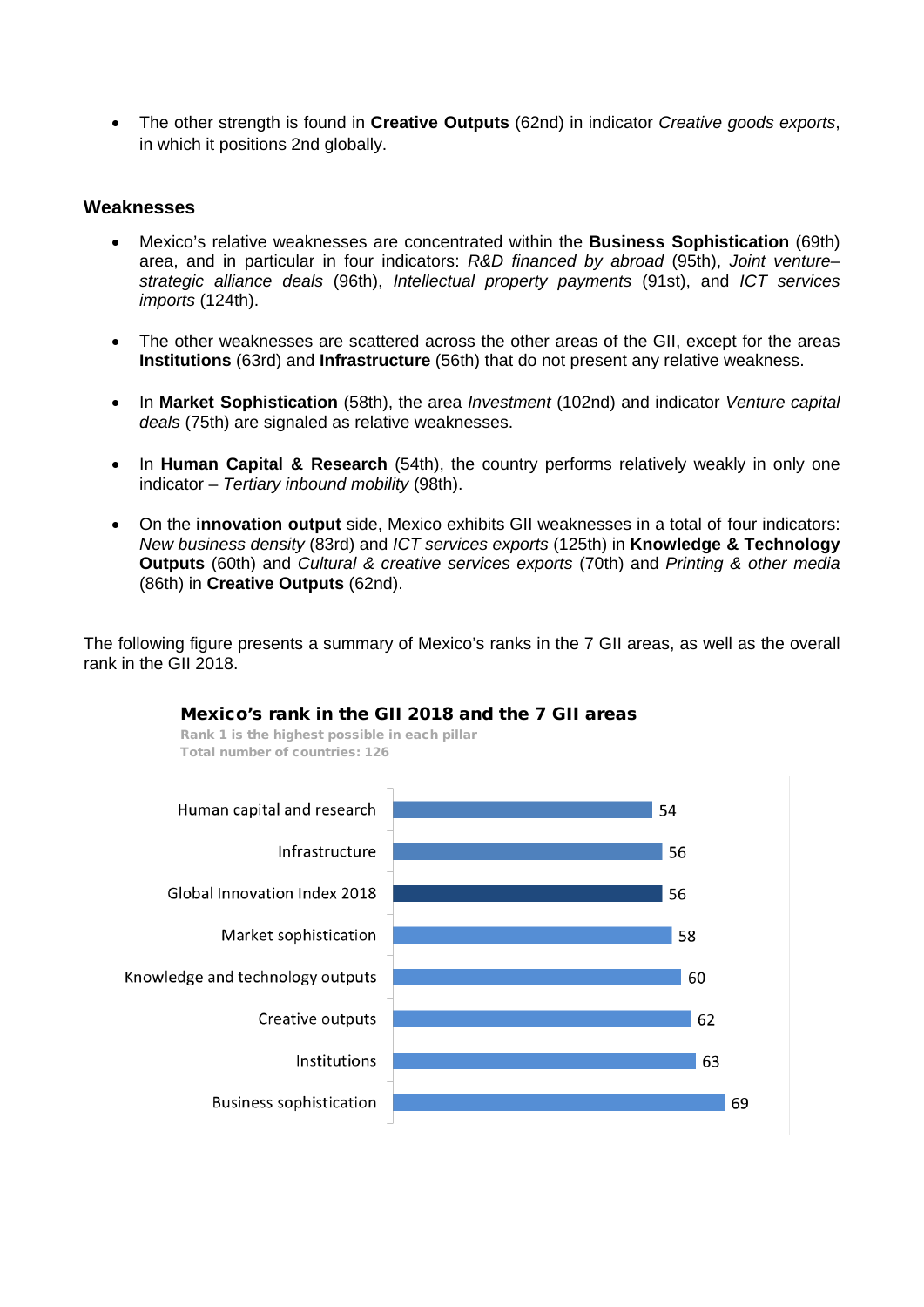## **Expected vs. Observed Innovation Performance**

The GII bubble chart shows the relationship between income levels (GDP per capita) and innovation performance (GII score). The depicted trendline gives an indication of the expected innovation performance at different levels of income. Countries located above the trendline are performing better that what would be expected based on their income level. Countries below the line are Innovation Under-performers relative to GDP.

Relative to GDP, Mexico performs at its expected level of development.

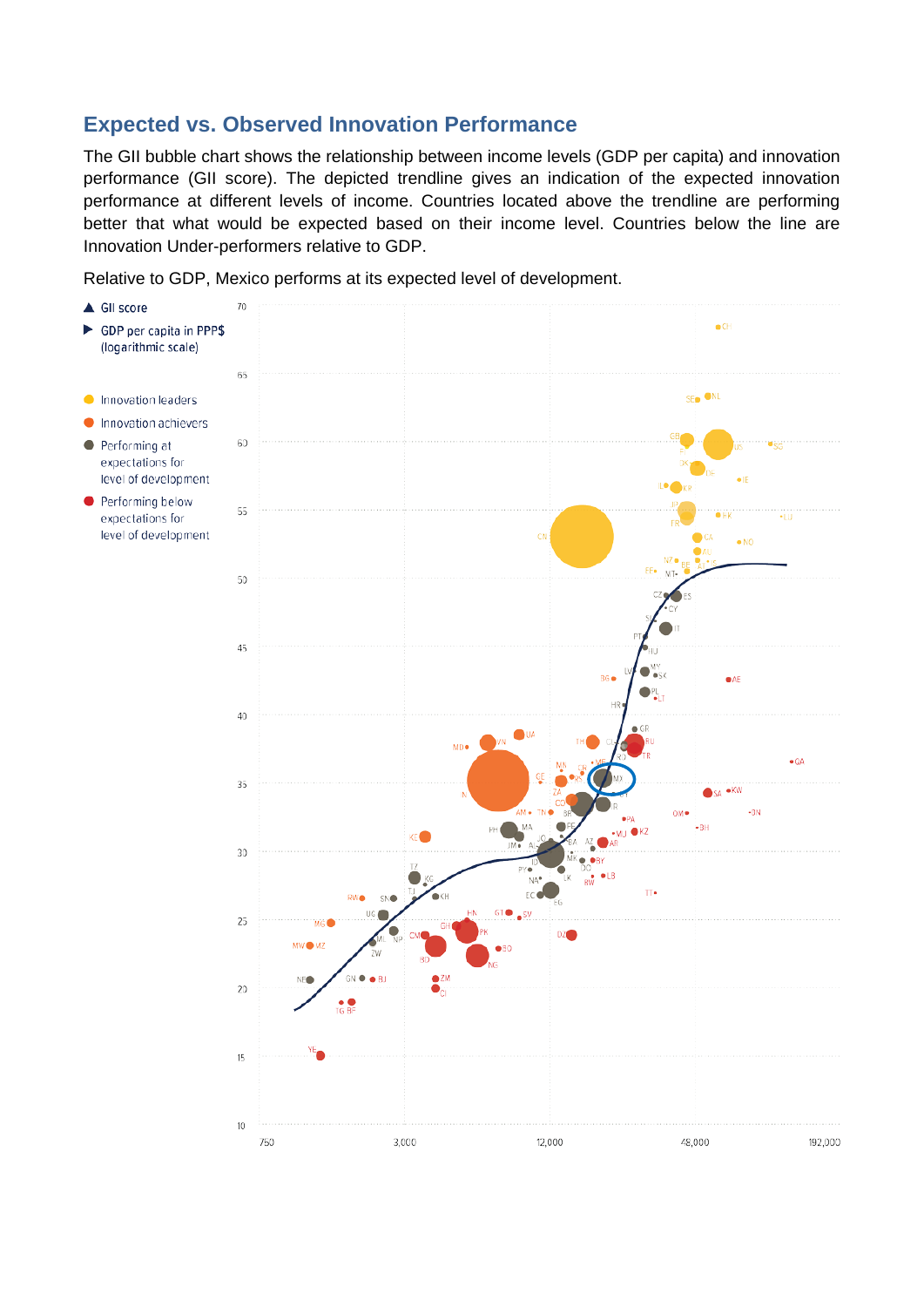# **Missing and Outdated Data**

More and better data improves the ability of a country to understand its strengths and weaknesses and give policymakers greater capacity to plan and adapt public policies accordingly. The GII 2018 covers 126 countries that complied with the minimum indicator coverage of 35 indicators in the Innovation Input Sub-Index (66%) and 18 indicators in the Innovation Output Sub-Index (66%).

The following tables show data for Mexico that is not available or that is outdated.

#### **Missing Data**

There is no data missing for Mexico.

#### **Outdated Data**

| Code  | <b>Indicator</b>                                       | <b>Country</b><br>Year | <b>Model</b><br>Year | <b>Source</b>                          |
|-------|--------------------------------------------------------|------------------------|----------------------|----------------------------------------|
| 2.2.2 | Graduates in science & engineering, %                  | 2015                   | 2016                 | <b>UNESCO Institute for Statistics</b> |
| 2.3.1 | Researchers, FTE/mn pop.                               | 2013                   | 2016                 | <b>UNESCO Institute for Statistics</b> |
| 5.1.2 | Firms offering formal training, % firms                | 2010                   | 2013                 | World Bank, Enterprise Surveys         |
| 5.3.5 | Research talent, % in business enterprise              | 2013                   | 2016                 | <b>UNESCO Institute for Statistics</b> |
| 7.2.1 | Cultural & creative services exports, % total<br>trade | 2015                   | 2016                 | WTO, Trade in Commercial Services      |